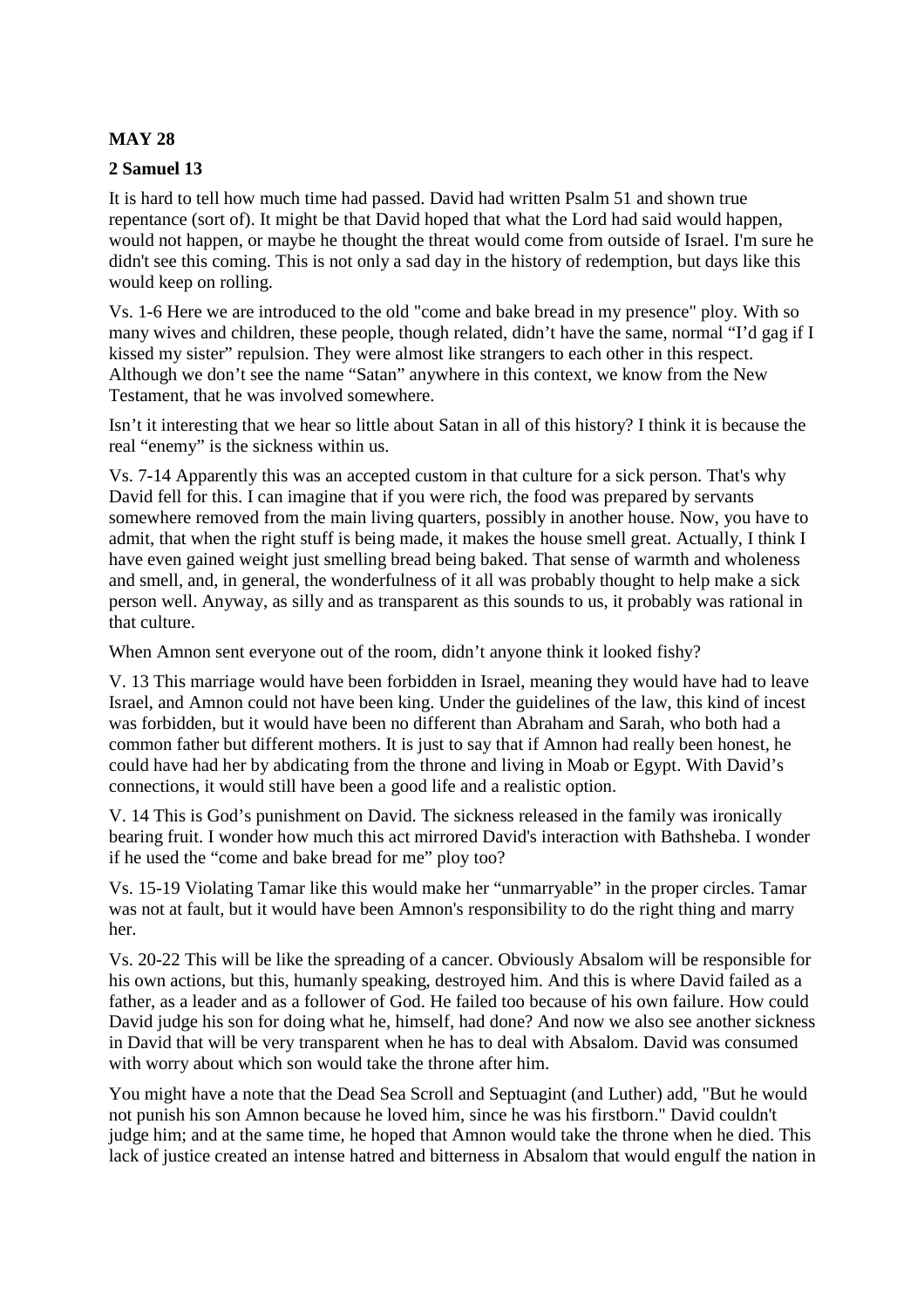war. As we'll see, there was at least one other man who was deeply affected by this. I'm sure that many, many people lost confidence in David.

V. 22 You can see that hatred was festering in the heart of Absalom.

Vs. 23-33 Two years went by. That is not only hatred; it is commitment to have revenge.

V. 26 How did David fall for this? I'm assuming that as the heir apparent, Amnon represented the king at some events and this is what Absalom was asking for. He certainly didn't want David there. He must have known that David would refuse; and so, as a compromise, he pleaded with David to show the favor of his presence by sending Amnon to represent him.

This is just a speculative point here, but I don't think David was a good relational communicator. He wrote wonderful songs and psalms, but as a father and as a verbal minister to his family, he seems to have been a disaster. We'll see more of that tomorrow and in the days to come.

Vs. 37-39 Three years and no communication, just brooding and sulking on David's part. And what was going through Absalom's mind? And here we see a very confused David, so compromised in his own heart and so anxious to have his own son sit on the throne, that he can no longer judge rightly. And this all began one evening as he watched a loyal friend's wife bathe. How tragic.

For us as disciples, I think the lesson to learn here is to be very serious and intentional to keep our passions fulfilled God's way. I've heard of people who have fallen into adultery or pornography and disqualified themselves from ministry, if by no other way than by the distrust and bitterness they have brought into their close relationships. God is showing us something in David's life that is meant to be a warning to us. With everything God is showing us here, it would be doubly tragic to make the same mistakes. Imagine getting to heaven and having David walk up to a fallen disciple and say, "What? God exposed my sin and wrote it on the pages of His Word to help you and you ignored it?"

# **John 17**

Vs. 1-5 It is instructive that as Jesus begins this prayer for His disciples, it is all about glory, that is, revealing who the Son is and who the Father is. As followers of our Lord, living for and giving glory to the Father should be just as important to us as it was to our Lord.

V. 3 This is a great definition of what eternal life is.

Vs. 4-5 This seems like a very intimate talk between the Son and His Father.

Vs. 6-8 I guess you could say that it wasn't Jesus' job to make them believe, but to manifest the Father before them. The final word on their progress was that they had kept the Father's Word, which was the Word that Jesus had spoken.

Vs. 9-12 It appears that Jesus was praying for their growth and unity in Him. Judas was lost and these 11 would be tested. Jesus was glorified in them in that they had saving faith and were still following Him. Jesus didn't just want the Father to protect them, but to give them the oneness with Him that Jesus had with the Father. I guess that unity is a supernatural enablement too. I think this oneness grows out of the mission.

Vs. 13-19 Notice that it was the Word that made them hated by the world, and it was the Word that sanctified them in the truth. Verse 18 is the pre-resurrection giving of the Great Commission. Jesus is not only announcing that they will complete what He has begun, but Jesus is saying He will continue His work with them by consecrating Himself, now and during the church age as He sits at the right hand of God. (See Mark 16:20.)

Vs. 20-23 Jesus prayed that the Father would grant that all who believed in Jesus would have spiritual unity.